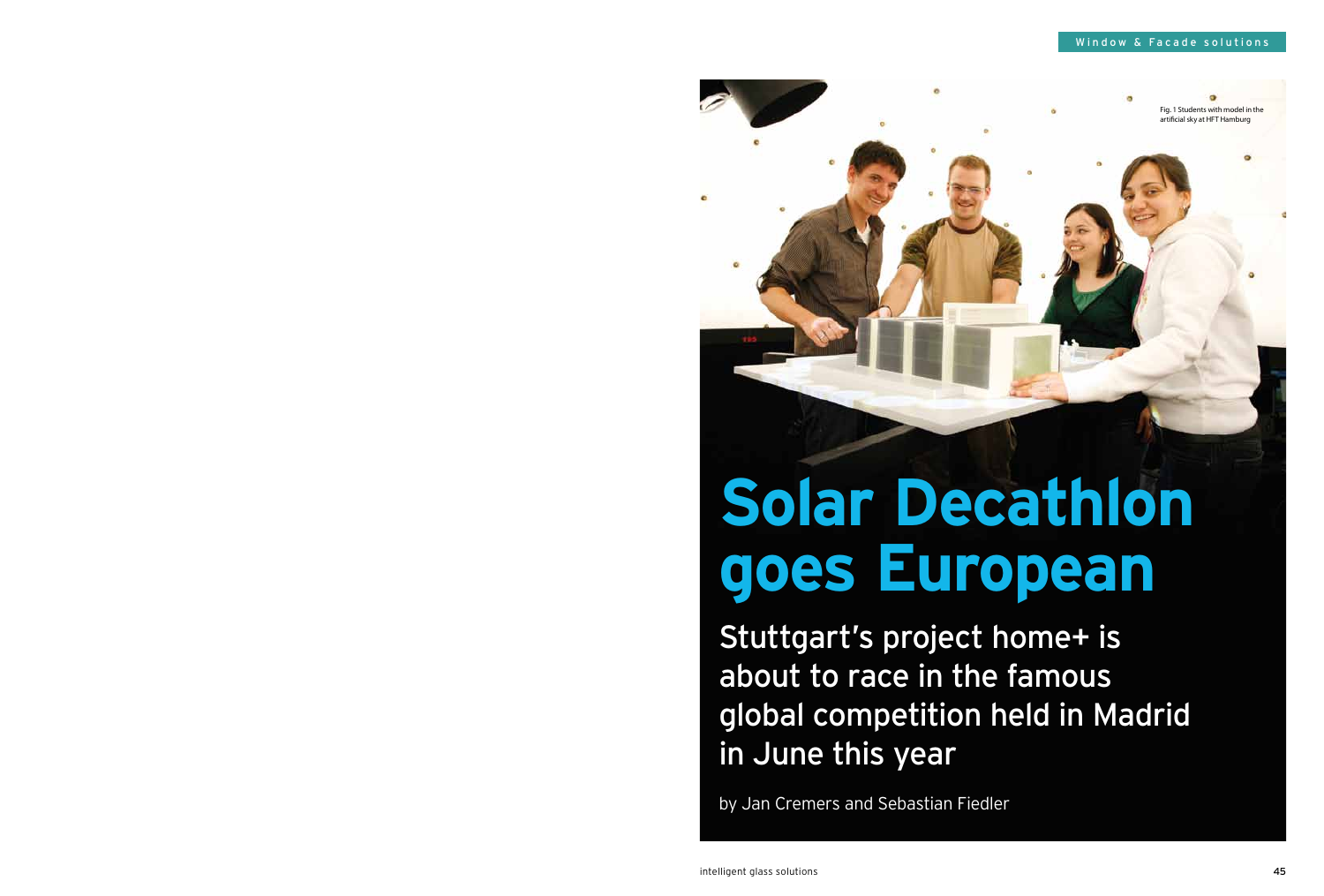

#### **Zoning**

The interior shows a clear zoning. In northsouth direction the terrace, the living area and the dining area are marked by the gaps, but can be used as one big space also. This is especially important for the two dinners we have to invite our neighbours in the solar village to in June 2010. The more private working and sleeping area is separated by the volume of the energy tower. In east-west direction each area is accompanied by a serving zone (kitchen, entrance and facilities, bath).

#### **Modularity**

The modular design of the building does not only facilitate the transport to and the assembly in Madrid, but also allows thinking about a modular building system for different requirements. Using the same basic modules it is possible to create living and working space for singles, couples, families or apartmentsharing communities in detached and semidetached as well as in multi-family houses.

#### **ENERGY CONCEPT**

The basic idea of our design is to use traditional means of dealing with the climate in hot and arid zones and to combine them with new technologies. Thermal mass, sun shading and evaporative cooling will help to achieve a comfortable indoor climate with passive

#### **OUR DESIGN CONCEPT**

The design is based on architectural and energetic considerations. The starting point is a compact and highly insulated volume, with a small surface to volume ratio. The volume is segmented into four modules, which are positioned with interspaces between them. These gaps are used for lighting, ventilation, pre-heating in winter and passive cooling in summer. One of these gaps is higher than the others, containing the "energy tower". Based on traditional principles of climate control, the energy tower is a key element for the energy concept as well as for the outer appearance of the building and the interior space. The modules and the gaps are bound together by the building envelope, which is covered in large areas with photovoltaic elements.





In the Solar Decathlon Europe, 20 different universities from all over the world compete to design and build a home powered only by solar energy. Then the house of each team will be presented to the public in Madrid this year and the winner will be chosen.

In the years 2003, 2005 and 2007 the Solar Decathlon competition was organised by the US Department of Energy (DOE) and carried out in Washington D.C. After the very respected victories of the TU Darmstadt at Solar Decathlon 2007 and 2009 in the USA, the competition will be carried out now for the first time also in Europe, organized by the Spanish Ministry of Housing in cooperation with the US Department of Energy (DOE).

#### **Objectives of the competition**

The main objectives of the competition are:

1. To generate knowledge on the industrialisation and sustainability of the homes, increasing suitable scientific benefits, as well as, the dissemination of the knowledge.

2. To make both students and the general public aware of the environmental and sustainability issues, especially of the responsible use of energy and natural resources, promoting the use of the renewable energies.

3. To maximise the publicity of the event by taking advantage of the competition's characteristics and potential to achieve the maximum media coverage and public information.

The Solar Decathlon Europe is an international competition for universities from all over the world to design and build a self-sufficient home, grid-connected, using solar energy as the only energy source and equipped with technologies that permit maximum energy efficiency. At the hightest architectural design level.

An interdisciplinary team of architects, interior designers, structural engineers and building physicians at the Hochschule für Technik Stuttgart accepted the challenge and is working on the design of the building since October 2008. The basic idea of our design is to use traditional means of dealing with the climate in hot and arid zones and to combine them with new technologies. Thermal mass, sun shading and evaporative cooling will help to achieve a comfortable indoor climate with passive means. The key element of our passive cooling concept is a new building component that we call "energy tower", which is also an important feature of the interior design. In addition night cooling via sky radiation and evaporation is used to discharge Phase-Change-Material (PCM) embedded in the house's ceilings. Active cooling is supplied by a reversible heat pump powered by photovoltaics.

The Solar Decathlon Europe is a great chance for students and schools of architecture to gain experience, to exchange ideas and to promote the concerns of energy-efficient and sustainable building. This article aims to introduce the competition and to present the design and energy concept of our project 'home+'.

Fig. 2 Model Team HFT Stuttgart

Fig. 4 Floor Plan (North on top)

| <u>Architecture</u>                           | 120 |
|-----------------------------------------------|-----|
| <b>Engineering and Construction</b>           | 80  |
| <b>Solar Systems</b>                          | 80  |
| <b>Electrical Energy Balance</b>              | 120 |
| <b>Comfort Conditions</b>                     | 120 |
| <b>Appliances</b>                             | 120 |
| <b>Communications and Social Awareness 80</b> |     |
| <b>Industrialization and Market Viability</b> | 80  |
| <b>Innovation</b>                             | 80  |
| <b>Sustainability</b>                         | 120 |

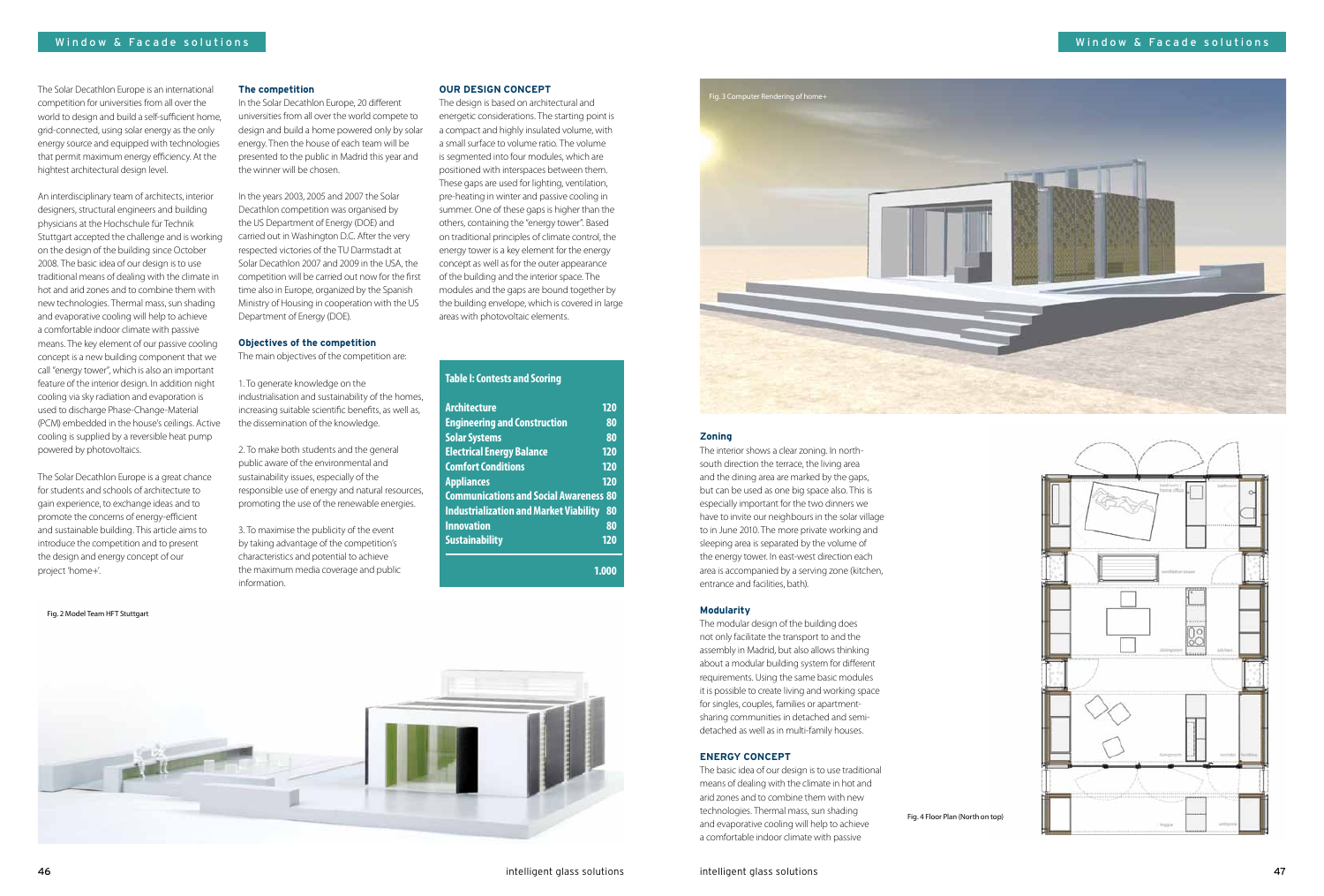#### **Passive cooling systems**

The energy tower supplies passively part of the ventilation and cooling needs by evaporative cooling when the ambient conditions are not extreme (not too hot, not too humid). Free cooling operates in moderate climate conditions and/or at night by letting the air flow through the openings in the gaps.

#### **Low energy night cooling systems**

During the day, the PCM ceiling uses the latent heat of the PCM to store the heat and maintain the room temperature around the melting temperature (21-23°C). During the night, the PCM ceiling is actively regenerated using cold water from the night radiative cooling system on the roof. The cold water is stored in a cold storage and used during the day to activate the radiant floor.

The conventional ventilation system (active) is equipped with a heat recovery system between the return air and the supply air for winter and summer. Additionally an indirect evaporative

means. The key element of our passive cooling concept is a new building component that we call "energy tower", which is also an important feature of the interior design. In addition night cooling via sky radiation and evaporation is used to discharge Phase-Change-Material (PCM). Active cooling is supplied by a reversible heat pump powered by photovoltaics.

Since the competition occurs in June in a Southern Europe country, the most challenging part is to satisfy the comfort level in cooling mode, which will be the focus of this study.

#### **Innovative PV Modules**

With regard to a unique design we have different façade and roof PV modules. The roof should provide a maximum of electricity output. Roof and façades are visually connected using differently coloured cells in a unique 'pixel design'. The cell colours are gold and bronze on the roof edge and façade while the roof is covered with monocrystalline black cells. The overall installed power will be in the range of 12.5 kWp.

Fig. 7 Computer Rendering of PV-Facade



Fig. 8 Computer Rendering of PV-Facade and Roof



# Window & Facade solutions



Fig. 6 Night sky radiation cooling system - principle roof section